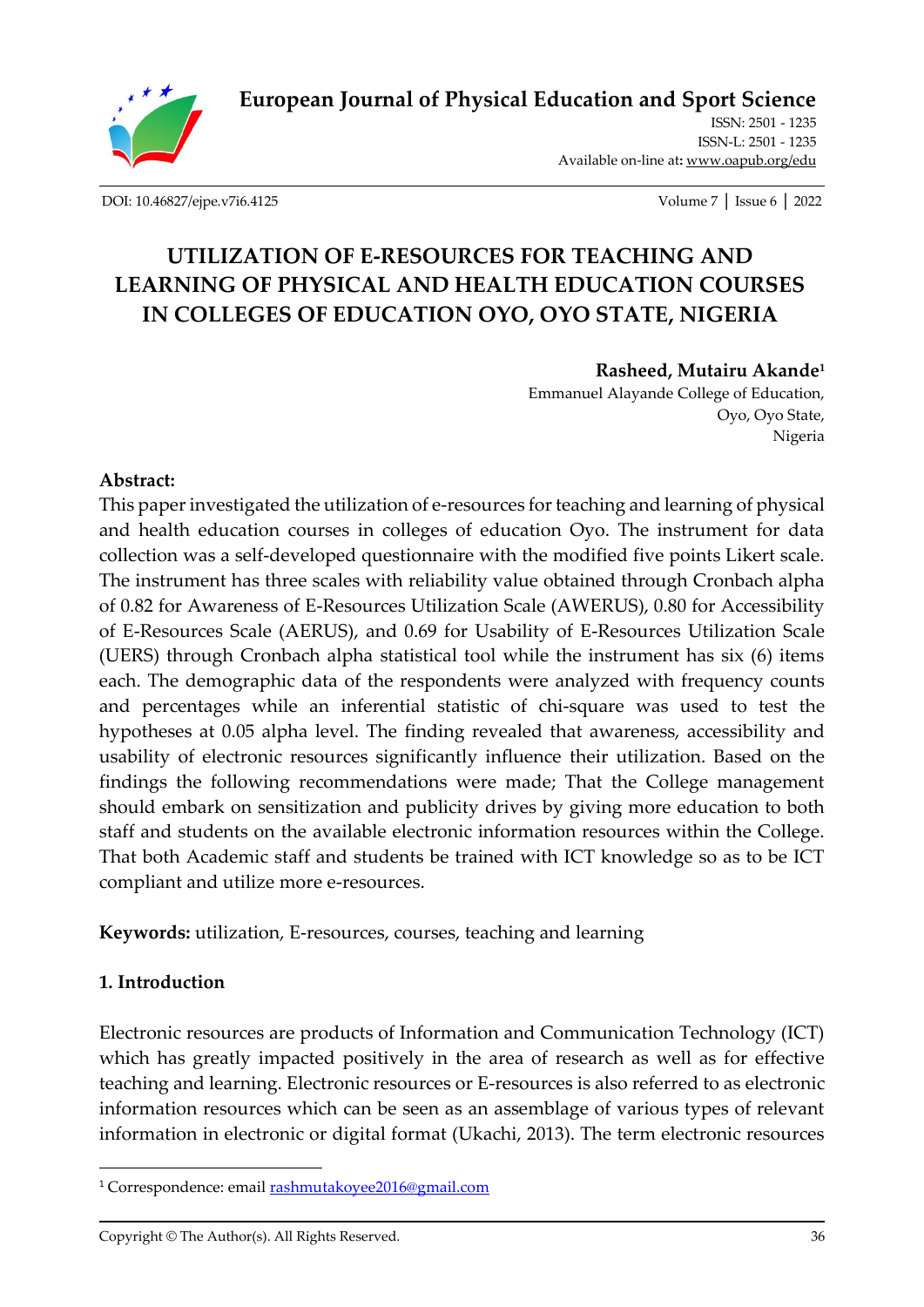#### Rasheed, Mutairu Akande UTILIZATION OF E-RESOURCES FOR TEACHING AND LEARNING OF PHYSICAL AND HEALTH EDUCATION COURSES IN COLLEGES OF EDUCATION OYO, OYO STATE, NIGERIA

by Sharma (2009) is said to be library's information materials that are in electronic form which include electronic books (e-books); electronic newspapers (e-newspapers); electronic journals (e-journals) as well as Internet resources. E-resources also consist of databases, magazines, archives, theses, conference papers, government papers, scripts and monographs in an electronic form (Deng, 2010). These resources can be accessed by electronic means like mobile phones, laptops, iPads, computers, among others. It has greatly enhanced access to information resources and has further strengthened the knowledge, leading to the concept of global village. E-resources refers to electronic information resources that can be accessed on the web, on or off campus, (Velmurugan, 2013). Recently, electronic resources have been identified as the major sources for information dissemination in the higher institutions of learning, which includes Colleges of education, Polytechnics, and Universities especially for researchers (Lefuma, 2017). User can get the information on what he or she wants with ease. An electronic resource requires computer access or any electronic product that delivers a collection of data, be it text referring to full-text bases, electronic journals, image collections, other multimedia products and numerical, graphical or time-based, as a commercially available title that has been published with an aim to being marketed. These are more useful due to inherent capabilities for manipulation and searching, providing information access is cheaper to acquiring information resources, savings in storage and maintenance, etc. and sometimes the electronic form is the only alternative. E-resources are used to supplement printed resources as they can be accessed remotely without a physical presence in the College library building and are becoming popular with students and academics. Thanuskodi's (2012) study on e-resource usage by students has revealed that e-resources supplement printed resources but because they can be accessed remotely without a physical presence in the academic library, they are popular with students and are seen as disseminated data for research.

Awareness, accessibility, and usability of E-resources play a major role in enhancing effective teaching and learning of Physical and Health Education (PHE). For effective teaching and learning to take place E-resources must be provided for both lecturers and students in order to have access to various types of resources particularly in their areas of specialization. This will not only widen their knowledge base but also prepare them ahead of the challenges that may face them in the course of teaching and learning processes. A variety of activities that are performed by both academic staff and students in the course of teaching and learning hinged on close interaction with the various information resources in their areas of specialization. These include preparation of course materials, communicating in the language of the discipline, facilitation of learning activities with relevant materials, engaging in elaborate conversation with learners, giving exercises that involve critical thinking to learners, acquisitions of latest skills and techniques in sports and games among others. The researcher affirmed that awareness, accessibility, and usability of E-resources are inseparable factors in determining E-resources utilization (Odunlade, 2017).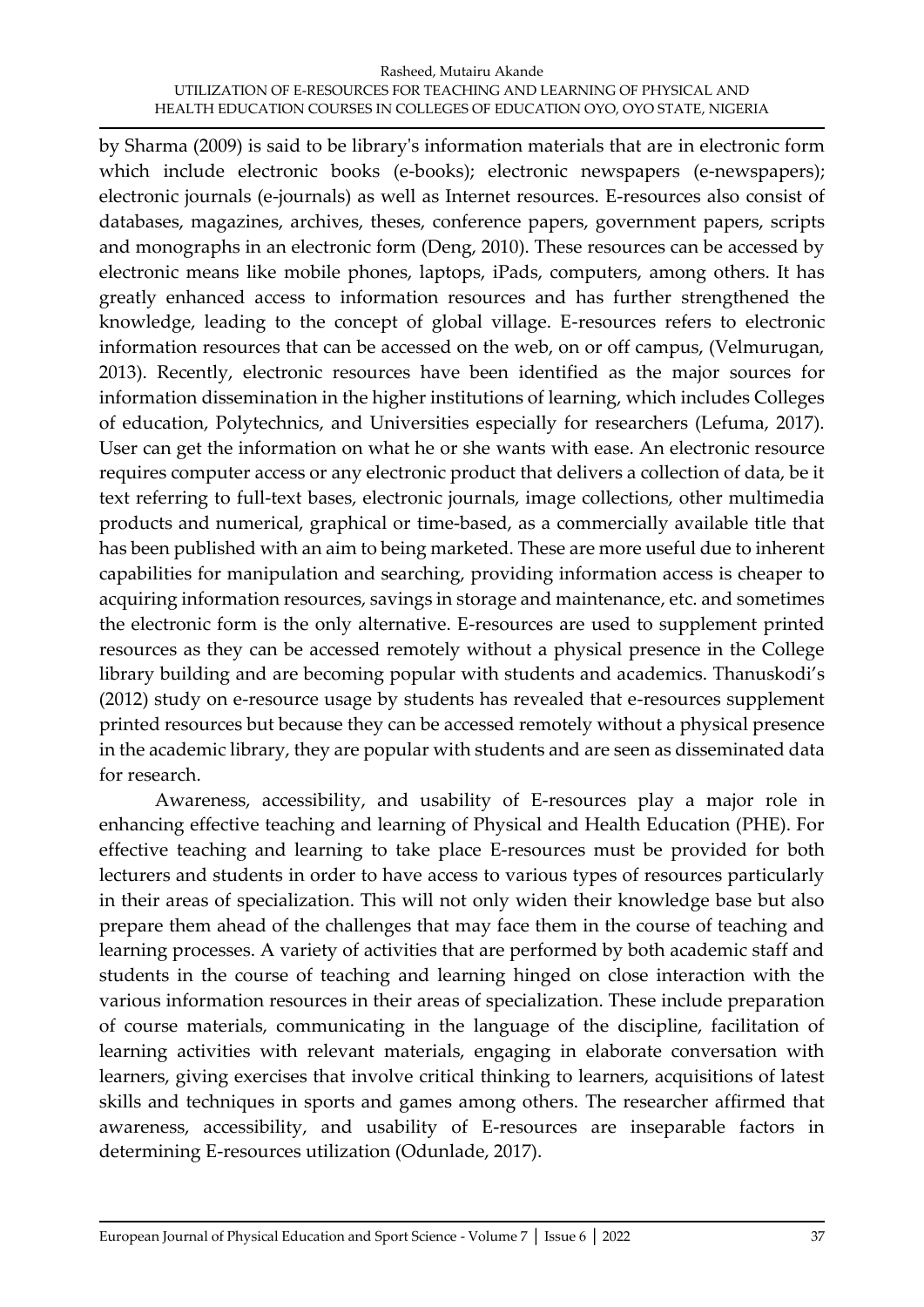Traditionally, PHE is a discipline that does not rely heavily on written discourse and yet, where multiple representations are needed for the construction of understanding within the broad areas of sport, physical activity, and health technologies are widely used as educational tools; to collect data as a basis for the development of better coaching methods and performance techniques (Lockyer and Patterson 2007). Physical Educators must endeavour to use ICT knowledge if such integration would promote learning within the activity context. However, preliminary observation by the researcher revealed that Academic staff and students in the Department of Physical and Health Education from Colleges of Education in Oyo have not been able to utilize electronic information resources as been expected. It is on this note that the researcher intends to ascertain the utilization of e-resources for effective teaching and learning of physical and health education courses in colleges of education Oyo.

# **2. Statement of the Problem**

Teaching and learning had gone beyond classroom experience whereby the lecturer is expected to play active roles from the beginning to the end while students play passive roles. E-resources afford students to have information about their courses at the tips of their fingers. It has been observed that students from the Department of Physical and Health Education are lagging behind their counterparts in other departments in terms of ICT compliance that brought about E-resources. Part of the problems has been attributed to inadequate modern ICT infrastructural facilities in colleges leading to low levels of utilization of electronic information resources by Academic staff and students. Sequel to the above information, it is obvious that to prepare Physical and Health Education teachers on training in Oyo Colleges of Education, so as to meet the demands of a global world, requires complete internet and intranet services in place. There is no gainsaying in the fact that the application of E-resources will enhance the effective teaching and learning of Physical and Health Education in our colleges and in turn resulted into the effective acquisition of the necessary skills and techniques that will enable both Academic staff and students themselves to contribute to the growth, improvement, and development of the nation socially and economically.

#### **2.1 Hypotheses**

The following hypotheses were tested in this study:

- 1) Awareness of E-resources will not significantly be its utilization for teaching and learning of Physical and Health Education among Academics staff and students of Colleges of Education Oyo.
- 2) Accessibility of E-resources will not significantly be its utilization for teaching and learning of Physical and Health Education among Academics staff and students of Colleges of Education Oyo.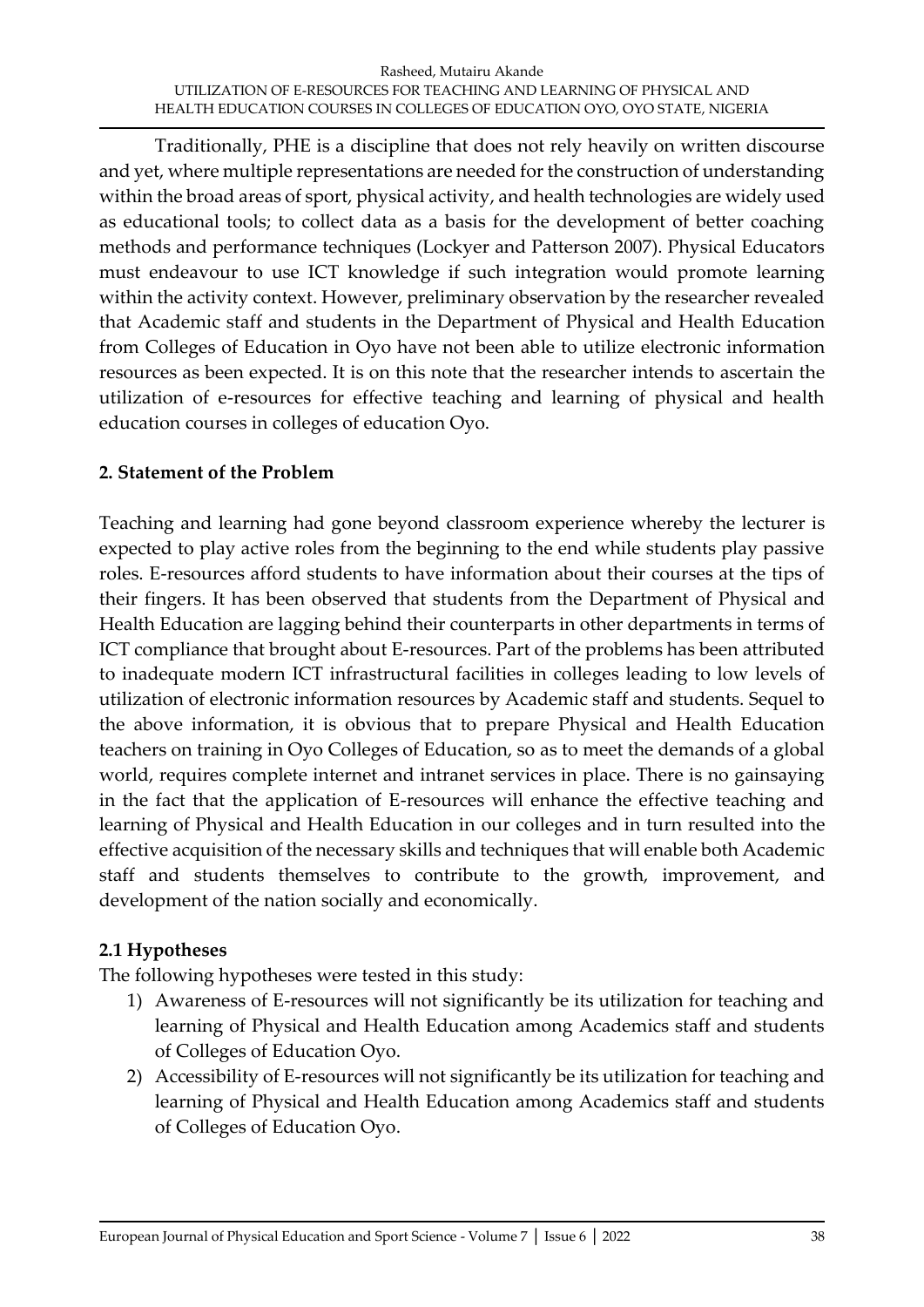3) Usability of E-resources will not significantly be its utilization for teaching and learning of Physical and Health Education among Academics staff and students of Colleges of Education Oyo.

# **3. Methodology**

The descriptive survey research design was adopted for this study. The population for the study consisted of lecturers and students of the Department of Physical and Health Education in both Federal and State Colleges of Education, in Oyo, Oyo state. The sample size for the study was one hundred and fifty-four (154) respondents through Stratified and purposive (total) sampling techniques. The population was stratified into two that is, lecturers and students, thereafter, the students were stratified into three while purposive sampling technique was used for all the respondents. The instrument used for data collection was a self-developed questionnaire which was in two sections (Section A and B). Section A based on demographic data of the respondents, while section B was structured in line with the independent variables of utilization (awareness, accessibility, and usability) as well as the dependent variable of teaching and learning with the modified five points Likert scale of summative rating to show the extent of agreement or disagreement viz: Strongly Agree (SA), Agree (A), Undecided (U) Disagree (D) and Strongly Disagree (SD) with 5, 4, 3, 2 and 1 values respectively. The instrument has three scales with a reliability value of 0.82 for Awareness of E-Resources Utilization Scale (AWERUS), 0.80 for Accessibility of E-Resources Utilization Scale (AERUS) and 0.69 for Usability of E-Resources Utilization Scale (UERS) through Cronbach alpha statistical tool while the instrument has six (6) items each. The demographic data of the respondents were analyzed with frequency counts and percentages while inferential statistic of chisquare was used to test the hypotheses at 0.05 alpha level.

# **4. Results**

# **4.1 Demographic Characteristics of Respondents**

| Institutions              | Lecturers Students Total (Frequency) | Percentage |  |
|---------------------------|--------------------------------------|------------|--|
| Federal College of        | $15.85 = 100$                        | 64.94      |  |
| Education (Special), Oyo  |                                      |            |  |
| Emmanuel Alayande         | $11\,43 = 54$                        | 35.06      |  |
| College of Education, Oyo |                                      |            |  |
| Total                     | $26128 = 154$                        | 100.0      |  |

**Table 1:** Frequency counts and corresponding percentages showing the institutions distribution of the respondents

The above Table 1 indicated the frequency distribution and the percentage of respondents according to the institutions. The total number of 100 (64.94%) were respondents from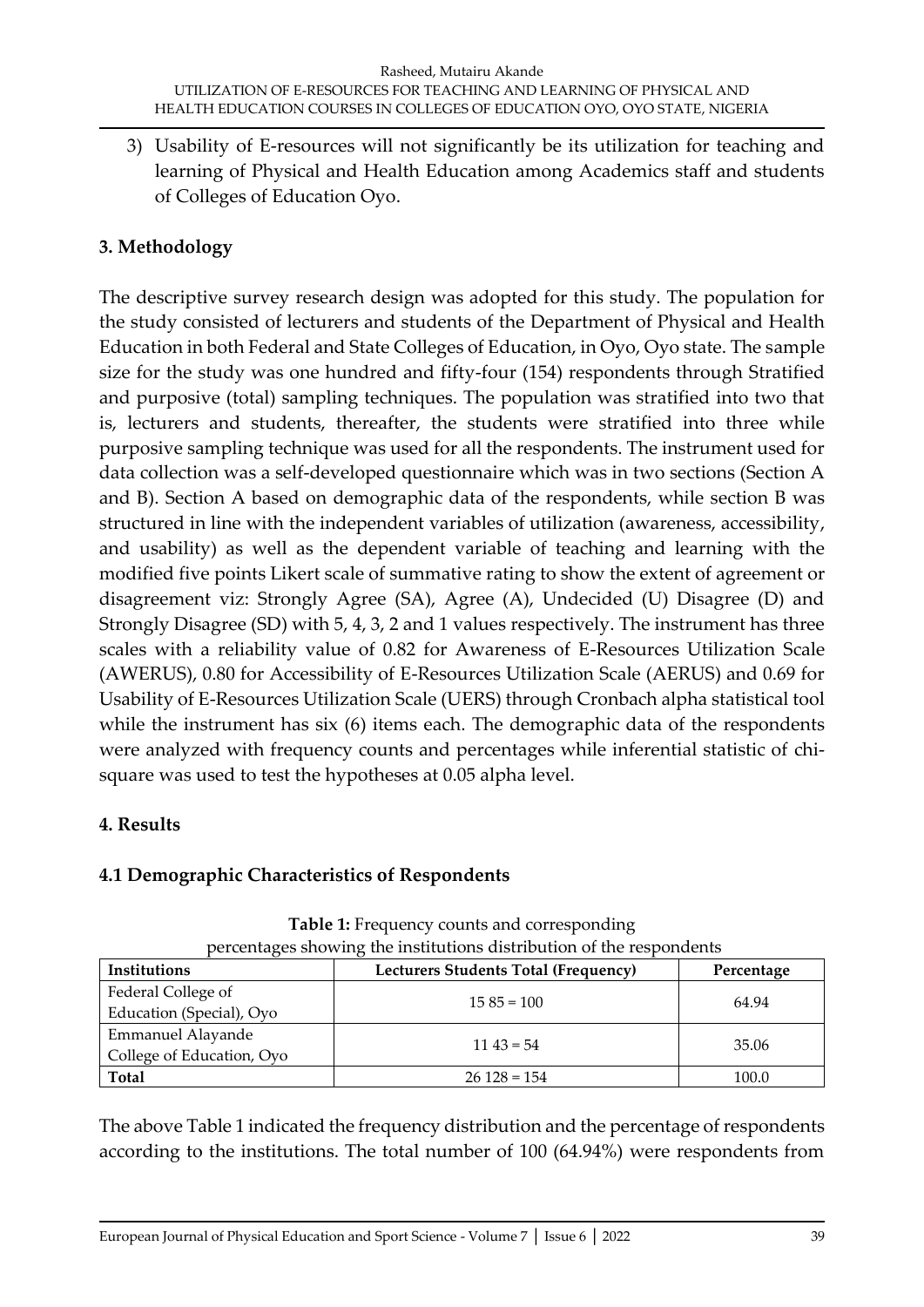Federal College of Education (Special), Oyo while 54 (35.06%) were from Emmanuel Alayande College of Education, Oyo.

| <b>Sex</b>   | Frequency<br>Percentage |       |  |  |
|--------------|-------------------------|-------|--|--|
| Male         |                         | 40.3  |  |  |
| Female       |                         | 59.7  |  |  |
| <b>Total</b> | 154                     | 100.0 |  |  |

**Table 2:** Frequency counts and corresponding percentages showing the sex distribution of the respondents

The above Table 2 indicated the frequency distribution and the percentage of respondents according to sex. The total number of 62 (40.3%) were males while 92 (59.7%) were females. This showed that females were more than males by 30 (19.5%).

| Age          | Frequency | Percentage |
|--------------|-----------|------------|
| $16 - 20$    | 24        | 15.6       |
| $21 - 25$    | 66        | 42.9       |
| $26 - 30$    | 22        | 14.3       |
| $31 - 35$    | 11        | 7.1        |
| $36 - 40$    | 10        | 6.5        |
| 41-Above     | 21        | 13.6       |
| <b>Total</b> | 154       | 100.0      |

**Table 3:** Frequency counts and corresponding percentages showing the age distribution of the respondents

The result from Table 3 showed the age distribution of the respondents. 24 (15.6%) respondents were between age 16-20 years old. 66 (42.9%) were between the age 21-25 years while 22 (14.3%) were between 26-30 years old. The table also revealed that 11 (7.1%) were between age 31-35 years old while 10 (6.5%) were between 36-40 years old and 21(13.6%) respondents were between age 41years and above.

| percentages showing the status of the respondents |           |            |  |  |
|---------------------------------------------------|-----------|------------|--|--|
| <b>Status</b>                                     | Frequency | Percentage |  |  |
| Lecturers                                         | 26        | 16.9       |  |  |
| Students                                          | 128       | 83.        |  |  |
| Total                                             | 154       | 100.0      |  |  |

**Table 4:** Frequency counts and corresponding

Table 4 above showed that 26 (16.9%) respondents were Lecturers, while 128 (83.1%) were students.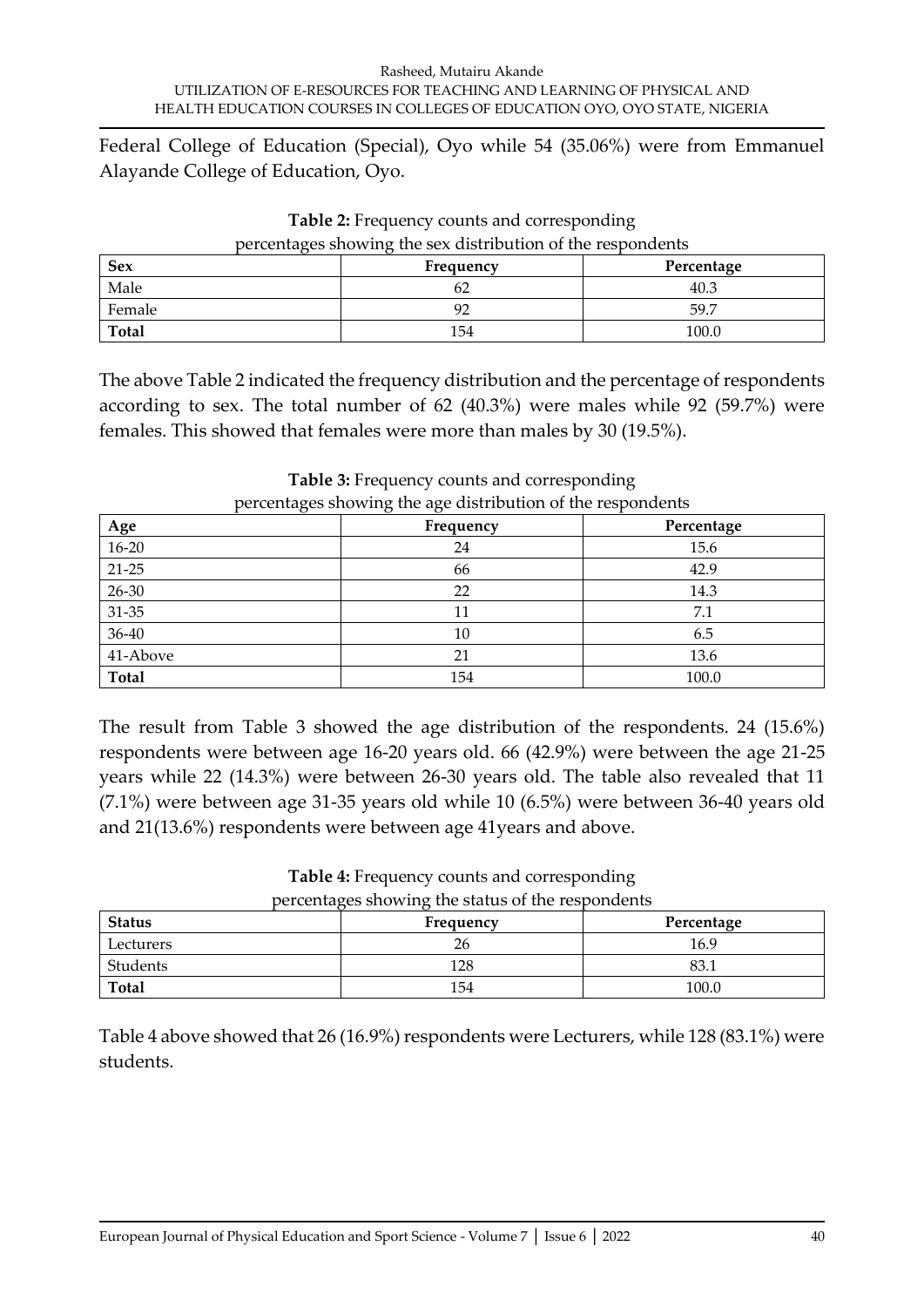| <b>Table 5:</b> Level of the students respondents |           |            |  |  |
|---------------------------------------------------|-----------|------------|--|--|
| Level                                             | Frequency | Percentage |  |  |
| 100Level                                          | 26        | 20.3       |  |  |
| 200Level                                          | 50        | 39.1       |  |  |
| 300Level                                          | 52        | 40.6       |  |  |
| <b>Total</b>                                      | 128       | 100.0      |  |  |

The results from Table 5 showed that 26 (20.3%) students were in 100Level, 50 (39.1%) students were in 200Level while 52 (40.6%) students were in 300Level.

## **4.2 Testing of Hypotheses**

**Hypothesis One:** Awareness of E-resources will not significantly be its utilization for teaching and learning of Physical and Health Education among Academics staff and students of Colleges of Education Oyo.

| Tapie 9. Awareness of E-resources utilization                            |     |    |             |             |                |
|--------------------------------------------------------------------------|-----|----|-------------|-------------|----------------|
| Variable                                                                 | N   | DF | $X^2$ Calc. | $X^2$ Crit. | <b>Remarks</b> |
| Awareness of E-resources utilization<br>for teaching and learning of PHE | 154 | 20 | 59.32       | 31.41       | Sig.           |
| $X^2$ Calc. Value= 59.32 > Crit. $X^2$ value= 31.41, df 20, p< 0.05      |     |    |             |             |                |

**Table 5:** Awareness of E-resources utilization

Table 5 showed that the calculated value of 59.32 is greater than the critical value of 31.41 at 0.05 alpha level with 20 degrees of freedom. This implies that the hypothesis which stated that awareness of E-resources will not significantly be its utilization for teaching and learning of Physical and Health Education among Academics staff and students of Colleges of Education Oyo is hereby rejected. This translates to the fact that awareness of E-resources influences its utilization for teaching and learning of PHE.

**Hypothesis Two:** Accessibility of E-resources will not significantly be its utilization for teaching and learning among Academics staff and students of Colleges of Education Oyo

| <b>Table 6:</b> Accessibility of E-resources utilization                     |     |    |             |             |                |
|------------------------------------------------------------------------------|-----|----|-------------|-------------|----------------|
| Variable                                                                     |     | DF | $X^2$ Calc. | $X^2$ Crit. | <b>Remarks</b> |
| Accessibility of E-resources utilization<br>for teaching and learning of PHE | 154 | 20 | 47.11       | 31.41       | Sig.           |
| $\chi^2$ Calc. Value= 47.11 > Crit. $X^2$ value= 31.41, df 20, p< 0.05       |     |    |             |             |                |

**Table 6:** Accessibility of E-resources utilization

Table 6 showed that the calculated value of 47.11 is greater than the critical value of 31.41 at 0.05 alpha level with 20 degrees of freedom. This implies that the hypothesis which stated that accessibility of E-resources will not significantly be its utilization for teaching and learning of Physical and Health Education among Academics staff and students of Colleges of Education Oyo is hereby rejected. This translates to the fact that accessibility of E-resources influences its utilization for teaching and learning of PHE.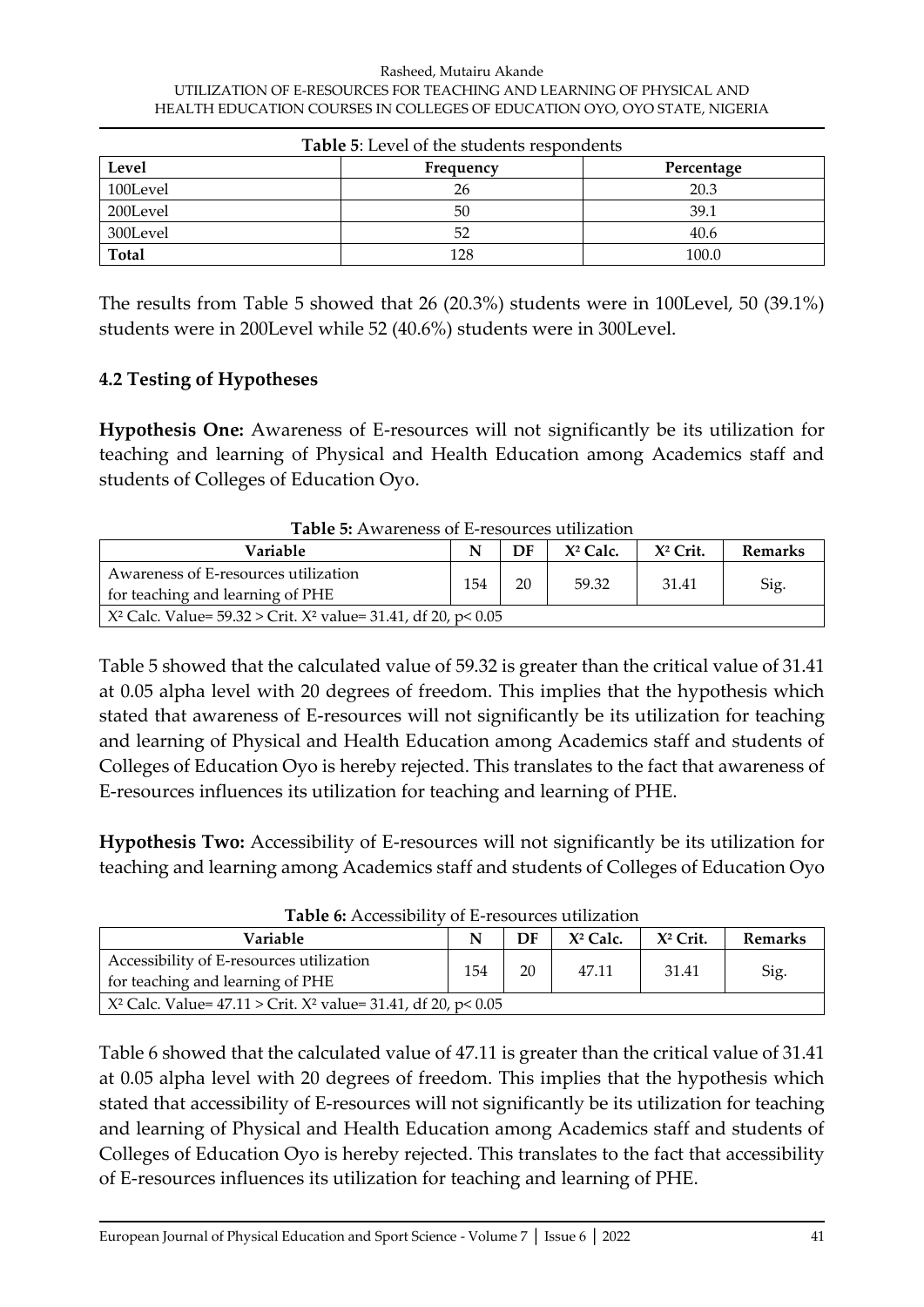**Hypothesis Three:** Usability of E-resources will not significantly be its utilization for teaching and learning among Academics staff and students of Colleges of Education Oyo

| Tubic A. Coupmer of E Teogueco utmzution                                 |     |    |             |            |                |
|--------------------------------------------------------------------------|-----|----|-------------|------------|----------------|
| Variable                                                                 |     | DF | $X^2$ Calc. | $X2$ Crit. | <b>Remarks</b> |
| Usability of E-resources utilization<br>for teaching and learning of PHE | 154 | 20 | 51.35       | 31.41      | Sig.           |
| $X^2$ Calc. Value= 51.35 > Crit. $X^2$ value= 31.41, df 20, p< 0.05      |     |    |             |            |                |

**Table 7:** Usability of E-resources utilization

Table 7 showed that the calculated value of 51.35 is greater than the critical value of 31.41 at 0.05 alpha level with 20 degrees of freedom. This implies that the hypothesis which stated that Usability of E-resources will not significantly be its utilization for teaching and learning of Physical and Health Education among Academics staff and students of Colleges of Education Oyo is hereby rejected. This translates to the fact that usability of E-resources influences its utilization for teaching and learning of PHE.

## **5. Discussion**

Evidences from Table 5 revealed that both staff and students are aware of the available e-resources in the Colleges libraries and ICT centres. These include e-books, e-journals, e-newspapers, e-magazines, CD ROM, e-projects, e-lecture notes, e-research reports, online databases, and Internet services. The finding was in line with (Ezema and Ugwu, 2013) who affirmed that students are aware of the available electronic information in their campuses. Similarly, the findings of (Kumar, 2016; Mwantimwa*,* Elia and Ndenje-Sichalwe,2017)) support the opinion that most of the academic staff and students in higher learning institutions were aware of e-resources. In fact, promotion activities through their websites, flyers, notice-boards, and information literacy programmes were found to be important avenues for raising awareness among academic staff and researchers.

The findings on Table 6, hypothesis two revealed that staff and students have access to E-resources which was in line with findings of (Obande, Osakwe, Ujakpa, Iyawa, Ikechukwu and Amunkete, 2020) who opined that students to some extent have access to available electronic information resources in Nasarawa State higher institutions. This finding also corroborates with (Ezema and Ugwu, 2013) who attested that students have access to electronic information resources and disagree with (Aina, 2014) who attested that since respondents are not aware of the electronic information resources, this affects the access and use of electronic resources.

The findings in Table 7, hypothesis three revealed that the academic staff and students used e-resources for teaching and learning. The finding is similar to the opinion of (Kumar and Anjaiah, 2017) which stated that the majority of their respondents in their study dependent on e-journals to get needed and relevant information for their course work. The e-journals are helping them very much in their working environment also it is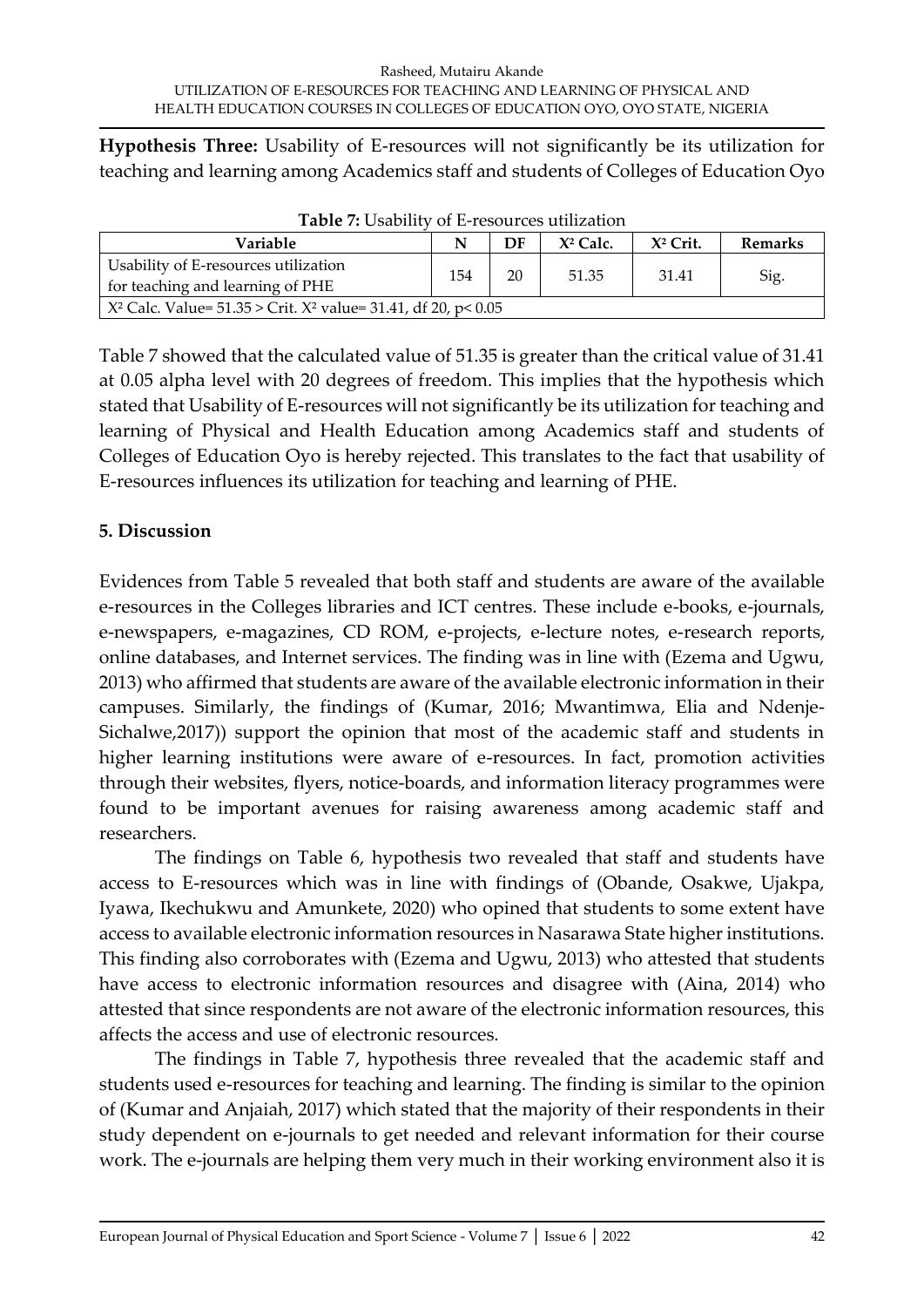revealed that practical uses of e-resources are more important in some courses for the research.

#### **6. Conclusion**

Based on the results of the findings, it was concluded that awareness, accessibility, and usability of electronic resources significantly influence its utilization on both Academic staff and students of the Department of Physical and Health Education in Colleges of Education Oyo.

## **6.1 Recommendations**

That the College management should embark on sensitization and publicity drives by giving more education to both staff and students on the available electronic information resources within the College through workshops, public lectures, posters, flyers, handbills, etc.

That effort should be put in place by each College Management to improve the existing bandwidth and ensure the internet connectivity of all schools within the College to ease congestion of the main college E-resources and make it easily accessible to Academic staff and students. This would no doubt enable the users to have wider access to more current electronic information resources without the restriction of space and time.

That both Academic staff and students be trained with ICT knowledge so as to be ICT compliances and utilize more e-resources.

# **Conflict of Interest Statement**

The author declares no conflicts of interest.

# **About the Author**

Senior Lecturer Dr., Emmanuel Alayande College of Education, Nigeria. Research Interests: Sports Organization and Administration (Students with the Special Needs) Participations: International Council for Health, Physical Education, Recreation, Sport and Dance (ICHPER.SD Africa Region), Nigeria Society for sports Management (NSSM), Nigeria (Football) Referee Association (NRA).

# **References**

Aina R. F. (2014). Awareness, Accessibility and Use of Electronic Databases among Academic Staff of Babcock University Business School. Kuwait. *Journal of Business and Management Review 3 (6).*

Deng, H. (2010). Emerging Patterns and trends in utilizing electronic resources in a higher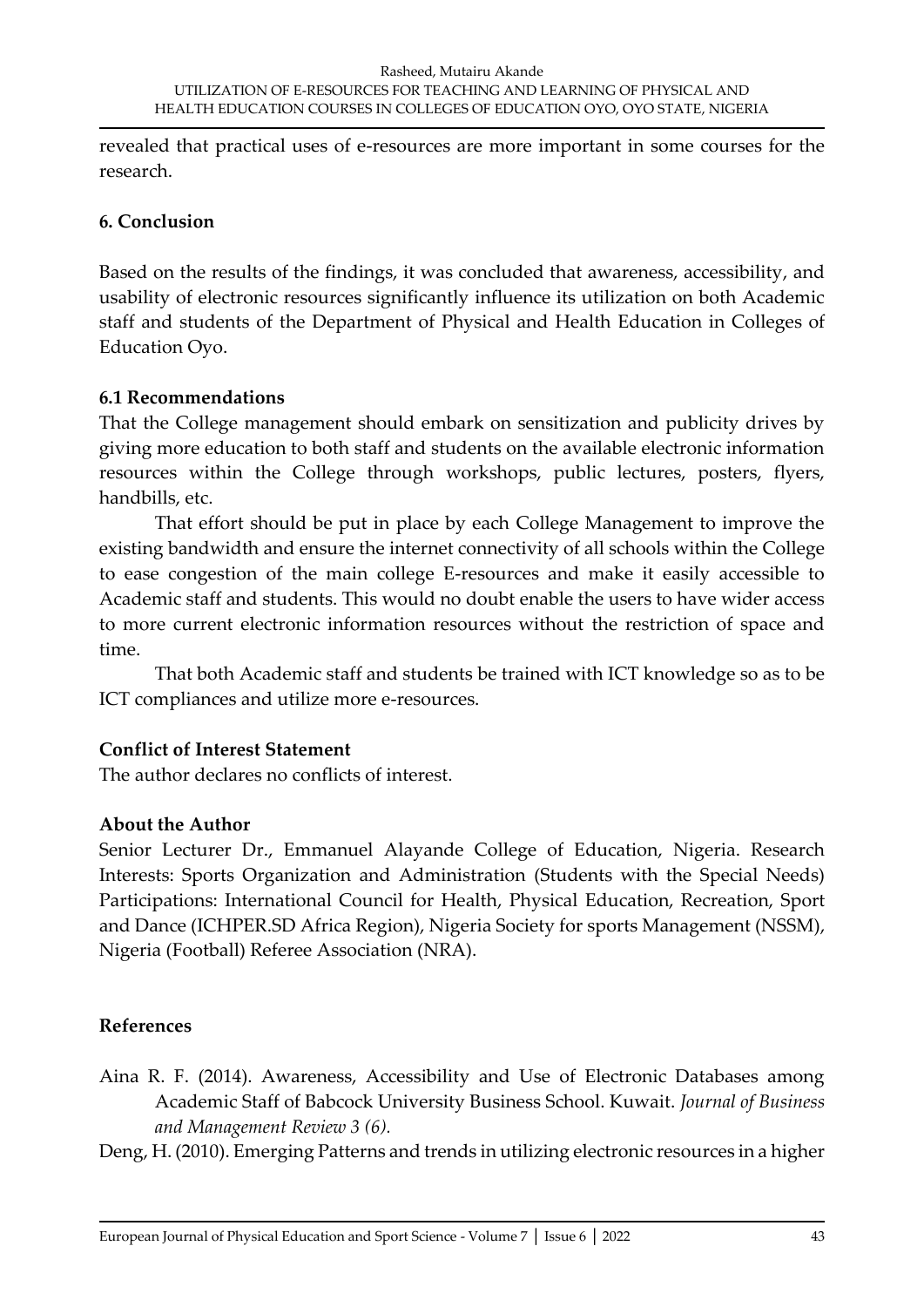education environment: An empirical analysis. New Library World, 111(3/4): 87- 103.

- Ezema, C. I. & Ugwu, C. I. (2013). Electronic theses and dissertations in Nigeria university libraries: Status, challenges and strategies, *The Electronic Library* 31(4), 493–507
- Kumar, M. A. and Anjaiah, M (2017). Knowledge, Access and Effective Use Of E-Resources by The Students of Kakatiya Institute of Technology and Science (Kits), Warangal, Telangana State–A Case Study. *International Journal of Digital Library Services Vol. 7 Issue - 3*
- Kumar, G. R. (2016). Awareness and use of digital library resources by faculty members of engineering college libraries in Warangal District Telangana: A study. *International of research in library science*, *2* (2), 188- 200.
- Lefuma, S. (2017). Access to and use of Electronic Information Resources in the academic libraries of the Lesotho Library Consortium. Unpublished dissertation submitted to College of Humanities University of Kwazulu-Natal, South Africa.
- Lockyer, L., & Patterson, J. (2007). *Technology Use, Technology Views: Anticipating ICT use for Beginning Physical and Health Education Teachers.* Issues in Informing Science and Information Technology, Volume 4. University of Wollongong. Wollongong, Australia.
- Mwantimwa K.*,* Elia E. and Ndenje-Sichalwe E. (2017). Utilisation of E-Resources to Support Teaching and Research in Higher Learning Institutions, Tanzania. *University of Dar es Salaam Library Journal Vol 12, No 2, pp-98-123*
- Obande, B. O., Osakwe, J., Ujakpa, M. M., Iyawa, G. Ikechukwu, A. O. and Amunkete, K. (2020). Awareness, Accessibility and Usability of E-resources: University Students Perspective. 1st-Africa 2020 Conference Proceedings. Miriam Cunningham and Paul Cunningham (Eds)
- Odunlade R. O. (2017). Availability and Accessibility of Information Resources as Predictor of Lecturers' Teaching Effectiveness. Library Philosophy and Practice (e journal). Retrieved from<https://digitalcommons.unl.edu/libphilprac/1509/>
- Sharma, C. (2009). Use and impact of e-resources at Guru Gobind Singh Indraprastha University (India): A case study. *Electronic Journal of Academic and Special Librarianship*, 10(1): 22-33.
- Thanuskodi, S. (2012). Use of E-resources by the Students and Researchers of Faculty of Arts, Annamalai University. *International Journal of Library Science, 1*(1), 1‐7.
- Ukachi, N. B. (2013). Accessibility and Students Variables as Correlates of the Use of Electronic Information Resources in University Libraries in South-West, Nigeria. Nsukka: Department of Library and Information Science (Unpublished Theses)

Velmurugan V. S. (2013). E-Resources. *e-Library Science Research Journal.* Vol. 1, Issue 12.